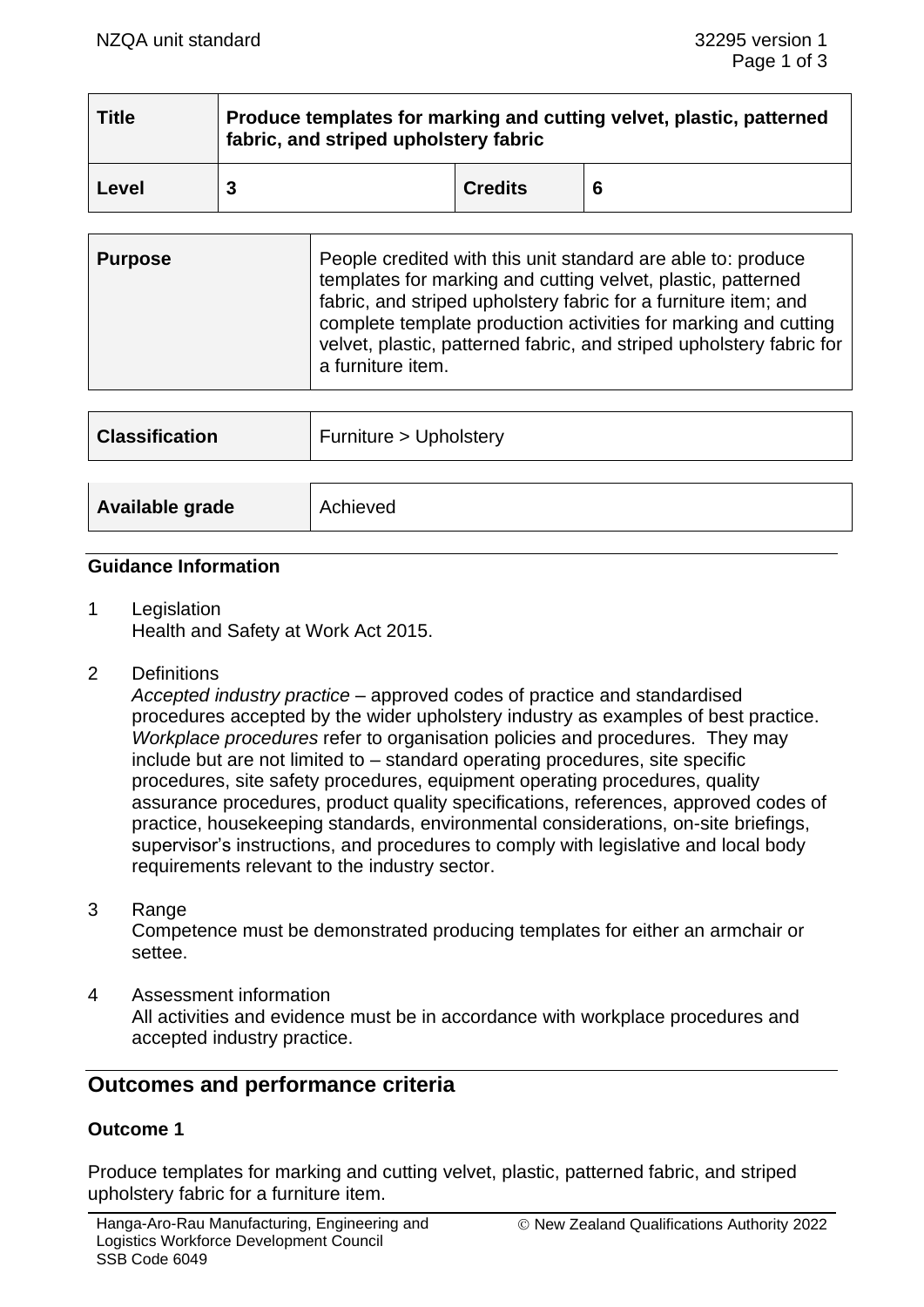## **Performance criteria**

1.1 Job specifications are obtained and interpreted.

Range shape and size of upholstery covers.

1.2 Natural and blended fabric and equipment for making templates are obtained to meet job specifications.

Range cardboard or paper, markers, rulers, square, cutting tools.

1.3 Template outlines are drawn onto cardboard or paper in accordance with job specifications.

> Range seam allowances: template tops and centres marked; sewing checkpoints; upholstery panels labelled; weave, pile, pattern, and strip direction marked and allowed for.

1.4 Templates are cut in accordance with job specifications.

Range clean edges, on line, sewing checkpoints.

#### **Outcome 2**

Complete template production activities for marking and cutting velvet, plastic, patterned fabric, and striped upholstery fabric for a furniture item.

### **Performance criteria**

- 2.1 Templates are stored.
- 2.2 Work area is cleaned and cleared of tools, debris, and any excess material.
- 2.3 Supervisor is informed of completion of job.

| Replacement information | This unit standard, unit standard 32426 and unit standard<br>32294 replaced unit standard 20975. |
|-------------------------|--------------------------------------------------------------------------------------------------|
|                         |                                                                                                  |

| <b>Planned review date</b> | 31 December 2026 |
|----------------------------|------------------|
|----------------------------|------------------|

#### **Status information and last date for assessment for superseded versions**

| <b>Process</b> | <b>Version</b> | <b>Date</b>   | Last Date for Assessment |
|----------------|----------------|---------------|--------------------------|
| Registration   |                | 24 March 2022 | N/A                      |